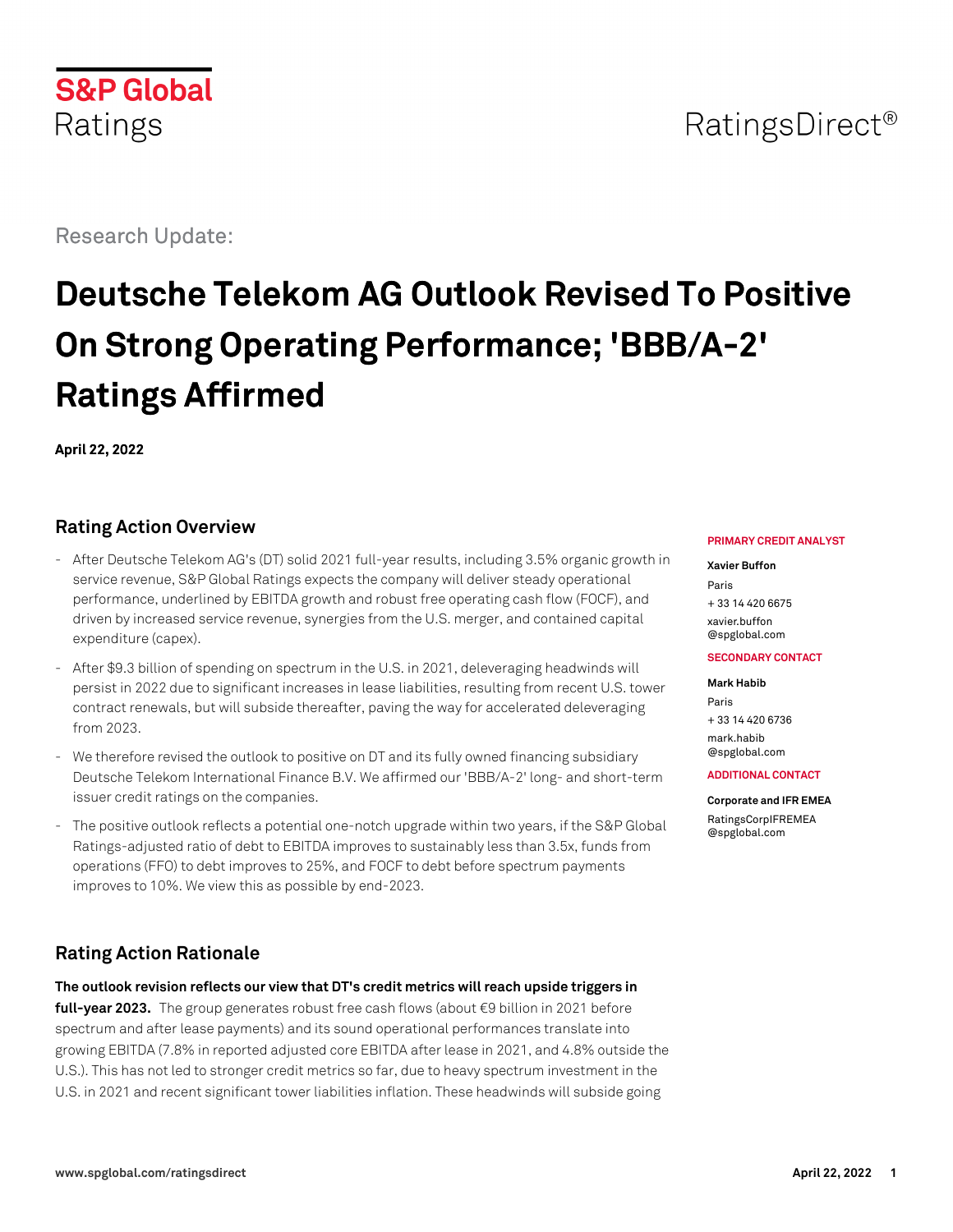forward. We believe that DT's steady operations and strong FOCF, combined with increasing cost synergies reaped in the U.S., will drive material deleveraging by 2023. Therefore, we foresee DT's S&P Global Ratings-adjusted debt to EBITDA likely falling to less than 3.5x by 2023, down from an average of 3.8x over 2020-2022. In our view, metrics could slightly deteriorate this year on higher lease liabilities, but should sharply improve thereafter, reaching upside triggers in 2023 and progressing further in 2024.

**After 2023, DT's financial policies should lead to further strengthening of its credit profile.** The company's reported leverage has been outside its policy parameters since 2020, due to the acquisition of Sprint in the U.S. and spectrum investments thereafter. At this stage, we believe that DT could return to the higher end of its leverage comfort zone, of 2.25x-2.75x, in 2024, and think this will translate into S&P Global adjusted metrics strengthening to comfortably less than 3.5x.

**We think DT's business risk profile ranks ahead of its rated peers.** We think DT exhibits the strongest business risk profile in the EMEA telecoms sector (see "EMEA Telecoms: Relative Strength Ranking 2022," published March 29, 2022, on RatingsDirect). We also believe competition in the German market is characterized by rational mobile network pricing and predictable conditions in fixed broadband, and is thus benign compared with other large European markets. Germany has three established mobile network operators and one emerging operator.

In addition, we believe DT's U.S. assets and its Central and Eastern European (CEE) assets provide a strong degree of additional credit protection.

**We do not adjust pro rata for DT's effective economic interest in T-Mobile U.S. (TMUS).**

Although DT's economic interest in TMUS is limited to 48%, DT effectively controls the company and fully consolidates TMUS in its results. We do not adjust the credit metrics to reflect DT's economic interest as we estimate that the difference between the full consolidation figures, as opposed to the pro rata figures, is not material and doesn't meaningfully distort the key credit metrics. In addition, we note DT intends to take a majority economic stake, through various possible mechanisms, including by not selling its TMUS shares when the latter launches share buybacks, which we have assumed will start in 2023.

**Costs of ongoing fiber layout in Germany are captured in our base case and we do not adjust pro rata for rural deployments via off-balance-sheet joint ventures as they aren't material.** DT has already completed the transition of its core network to All-IP and deployed fiber in its backbone, down to street cabinets in urban areas. Ongoing broadband speed upgrades, including through the use of super-vectoring technology, has therefore likely contributed to the 6% fixed broadband revenue growth in 2021. That said, the fiber to the home (FttH) footprint in Germany remains among the lowest in Europe, at less than 10% of households, and DT is facing competition from cable infrastructure suppliers. DT is therefore seeking to accelerate the roll-out of fiber over the last mile to retail customers' premises, with the aim of connecting 10 million households with optical fiber by 2024. At this stage, we do not expect net investment will materially increase, due to savings generated by the shift to all IP and other optimization initiatives. We also note that DT is rolling out fiber investments in rural areas through off-balance-sheet joint ventures (JVs), but we think they are not material enough for us to adjust DT's metrics pro rata in the foreseeable future.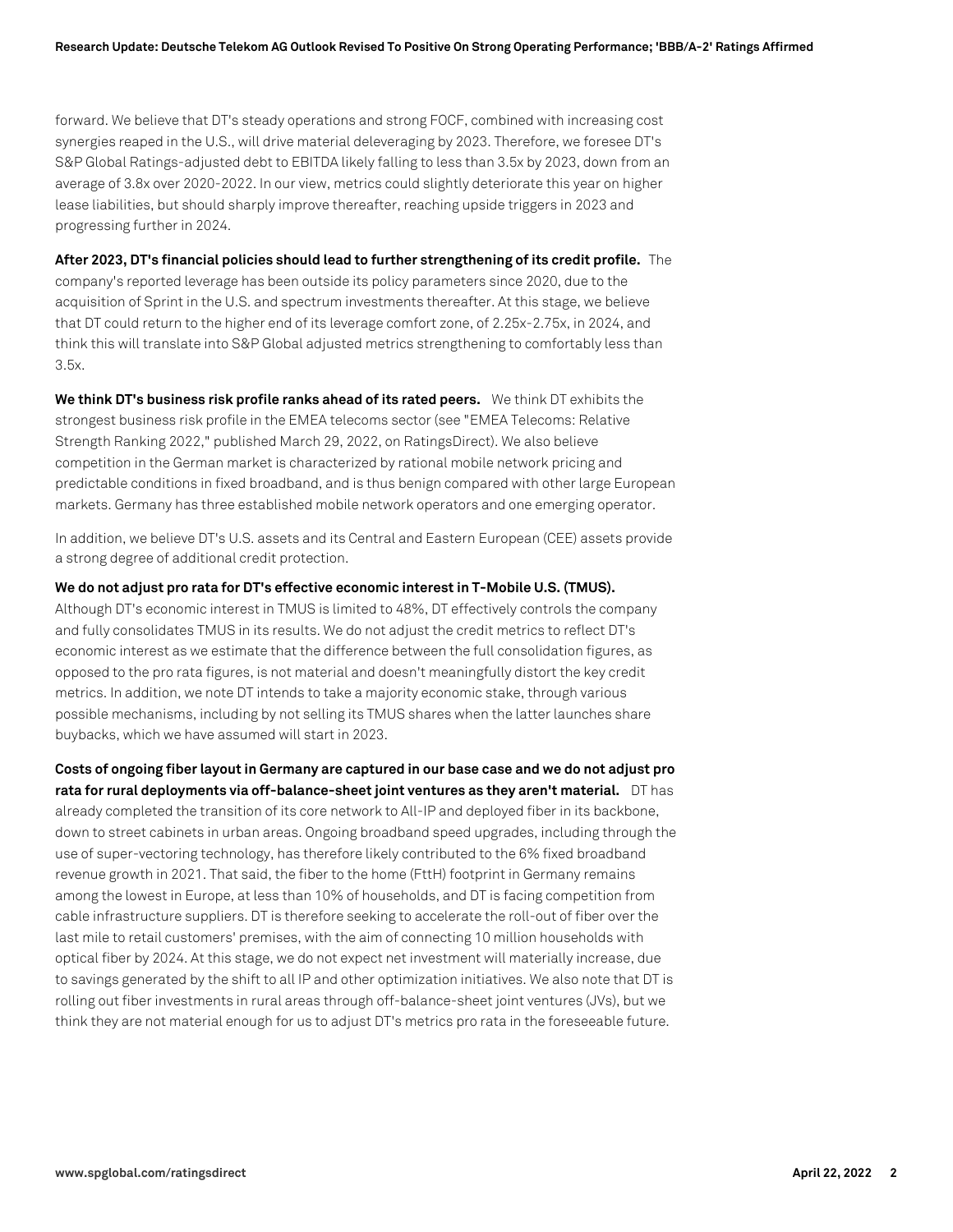## **Outlook**

The positive outlook reflects the assumption that from 2023 DT's EBITDA will sharply increase, leading to a significant reduction in leverage from 2023 onwards. In particular, we anticipate that the group's adjusted leverage will drop to less than 3.5x in 2023 and further thereafter.

#### **Upside scenario**

We could raise the rating within two years if credit metrics sufficiently strengthen, such that S&P Global Ratings-adjusted debt to EBITDA, FFO to debt, and FOCF to debt before spectrum payments improve to less than 3.5x, to 25%, and to 10%, respectively. We would also look for prospects of a further strengthening afterwards, as DT continues to move toward its financial policy parameters.

#### **Downside scenario**

Failure to sufficiently strengthen credit metrics could remove the upside potential. This could stem from a more aggressive financial policy than currently foreseen, or any material operational setbacks.

## **Company Description**

Bonn, Germany-headquartered DT is one of the world's largest telecommunications operators. It mainly offers fixed and mobile telecommunication services, to retail and business customers. The company's geographical EBITDA split in 2021 was about 40% Europe (two-thirds in Germany), and about 60% U.S. DT's largest shareholder is the German state, which has a direct stake of 14% and an indirect stake of 17% held through the German government-owned bank KfW.

## **Our Base-Case Scenario**

## **Assumptions**

- A dollar appreciation against the euro in 2022 followed by a depreciation in 2023-2024, with an average exchange rate of \$1.10 per euro in 2022, \$1.13 in 2023, and \$1.17 in 2024, compared with an average of \$1.18 in 2021
- Group annual revenue growth of 1% on average over 2022-2024, after an around 2% negative scope impact in 2022 from the deconsolidation of the disposed T-Mobile Netherlands, and our assumption of the dollar depreciation over 2023-2024
- A S&P Global Ratings-adjusted EBITDA margin for DT of 34% in 2022, down from 35% in 2021 due to the temporary effect of lower handset leasing revenue in the U.S., then rebounding sharply toward 40% by 2024, as cost savings from the merger integration accelerate in the U.S., and assuming moderate margin progression in Germany and Europe
- Capex, excluding spectrum acquisitions, of about 16% of sales on average over 2022-2024, including still significant spectrum outlays that will drop sharply from 2023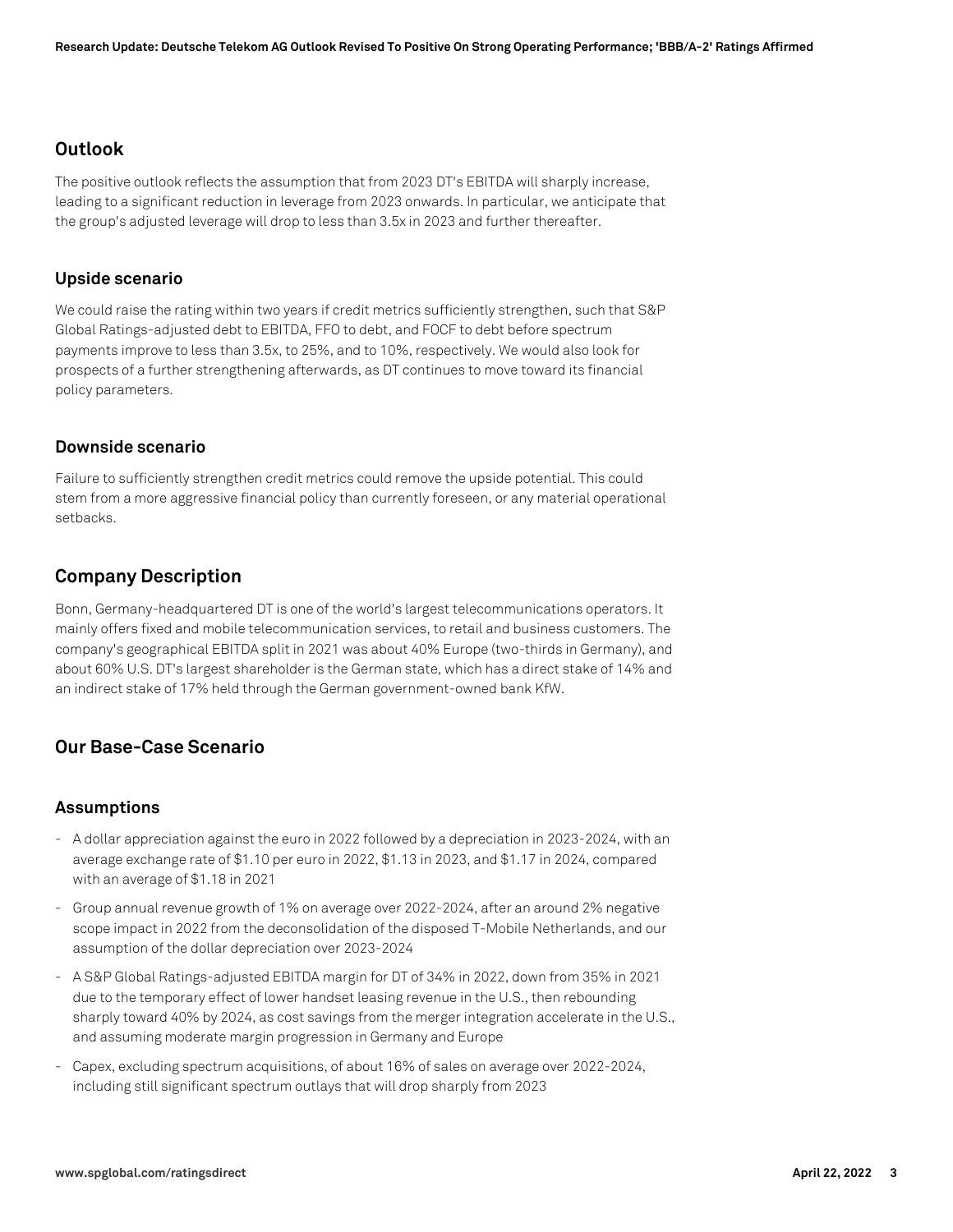- Cash dividends of about €3.5 billion-€3.8 billion per year
- No share buybacks in 2022, then progressively starting in 2023 at the U.S. subsidiary. The impact of this should be mitigated once DT has secured a controlling stake in TMUS, at which time, it could start to sell its TMUS shares, while keeping its controlling stake unchanged.
- About €1.7 billion of net cash proceeds in 2022 from the sale of T-Mobile Netherlands, net of the acquisition of additional shares in T-Mobile U.S.
- Lease liabilities increasing about 20% in 2022 following tower contract extensions

#### **Key metrics**

- S&P Global Ratings-adjusted debt to EBITDA about flat compared with 2021, at about 3.8x in 2022 (3.6x including the captive finance adjustment), then dropping to less than 3.5x in 2023 (under 3.4x including the captive adjustment)
- S&P Global-adjusted FFO to debt improving to about 25% by 2023, up from about 22% in 2021
- S&P Global Ratings-adjusted FOCF, excluding outlays on spectrum, of about 12% in 2022-2023, up from about 10% in 2021

## **Liquidity**

We assess DT's liquidity as strong based on our expectation that liquidity sources will exceed uses 1.5x in the 12 months started Dec. 31, 2021 and by more than 1.0x in the subsequent 12 months. In addition, we think DT enjoys a high standing in capital markets and well-established, solid relationships with its banks, as demonstrated by frequent issuance of notes and credit facilities to a variety of investors and in multiple currencies.

As of Dec. 31, 2021, we estimate that principal liquidity sources over the ensuing 12 months include:

- Cash and liquid investments of about €3.6 billion at the parent, pro forma for \$2.25 billion of intra-group loans recently repaid by TMUS
- €12 billion available under undrawn committed credit facilities maturing within two-to-three years and which do not contain covenants nor material adverse clauses
- Cash FFO (excluding the U.S.) of about €8 billion
- $\epsilon$ 3.8 billion proceeds from the sale of T-Mobile Netherlands

For the same period, we estimate that principal liquidity uses include:

- Debt maturities of about €4.2 billion
- Capex (excluding the U.S., and excluding spectrum payments) of about €8 billion
- Dividend payments of €3.5 billion
- €2.1 billion spent on TMUS share acquisitions from Softbank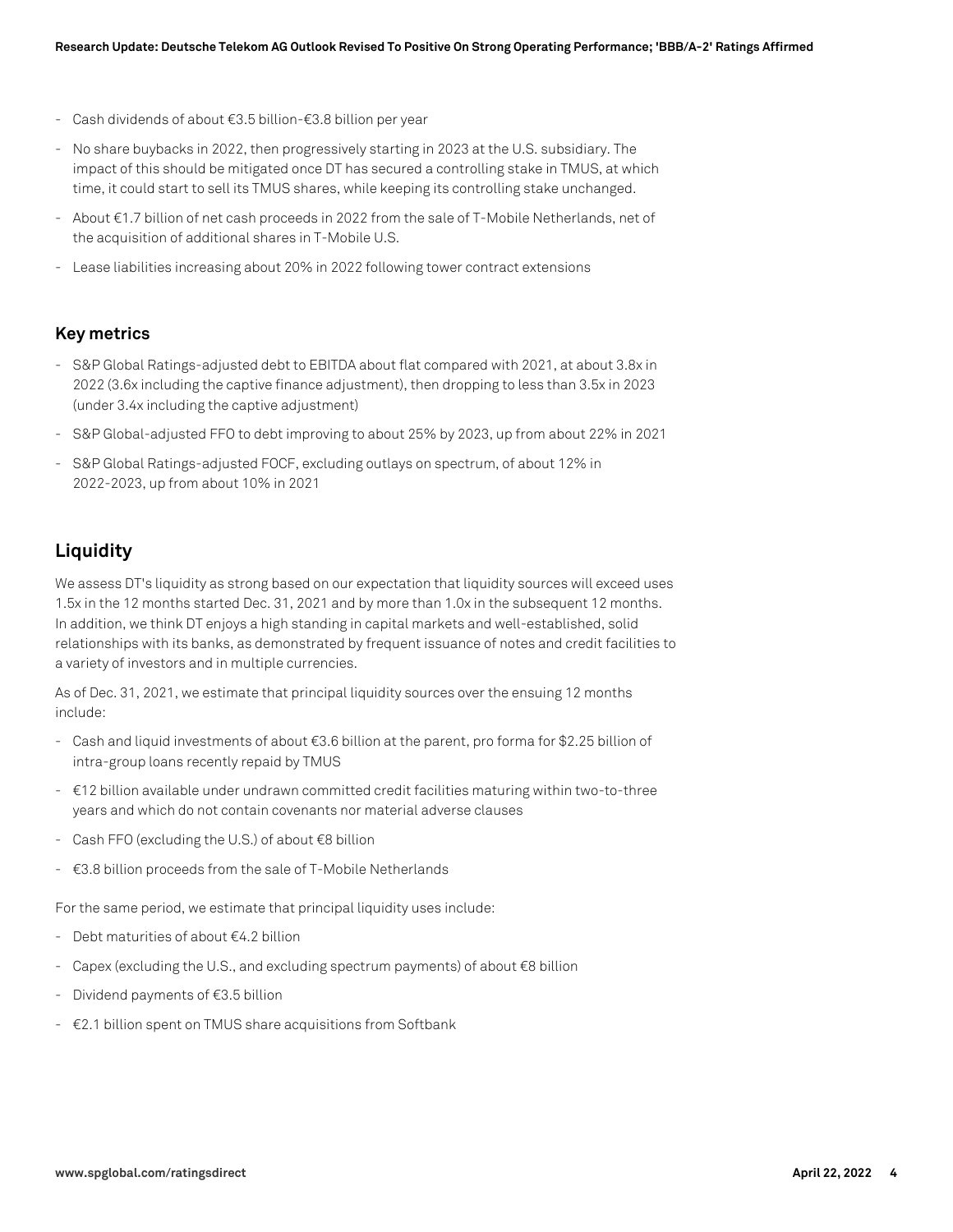#### **Covenants**

DT is not subject to any maintenance covenants in its outstanding bonds or existing credit facilities.

## **Issue Ratings - Subordination Risk Analysis**

#### **Capital structure**

About half of consolidated external debt is at the U.S. level, and the rest mainly at the parent or fully owned subsidiary DT Finance. The latter is used as a finance vehicle and its issues are guaranteed by the parent. Based on the 48% existing economic stake of DT in U.S. subsidiary TMUS, the structural subordination ratio is about 40%.

#### **Analytical conclusions**

Although parent-level creditors will be structurally subordinated in respect to the U.S. assets, which carry a high level of debt, we continue to rate the unsecured debt at DT at the same level as the issuer credit rating. This considers that the pro rata structural subordination ratio remains lower than 50%. In addition, we note the liquid and considerable equity value of DT's stake in TMUS, which provides a strong cushion to the creditors at parent level. Conversely, in the situation of a default at TMUS, the equity value would likely remain substantial, given the value of spectrum and network assets. Moreover, a substantial proportion of cash flows come from outside the U.S., while DT's debt is not cross-defaulted with its U.S. subsidiary's debt and the latter does not benefit from any guarantee from the parent.

## **Ratings Score Snapshot**

Issuer Credit Rating: BBB/Positive/A-2

Business risk: Strong

- Country risk: Very low
- Industry risk: Intermediate
- Competitive position: Strong

Financial risk: Significant

- Cash flow/leverage: Significant

#### Anchor: bbb

Modifiers

- Diversification/portfolio effect: Neutral (no impact)
- Capital structure: Neutral (no impact)
- Financial policy: Neutral (no impact)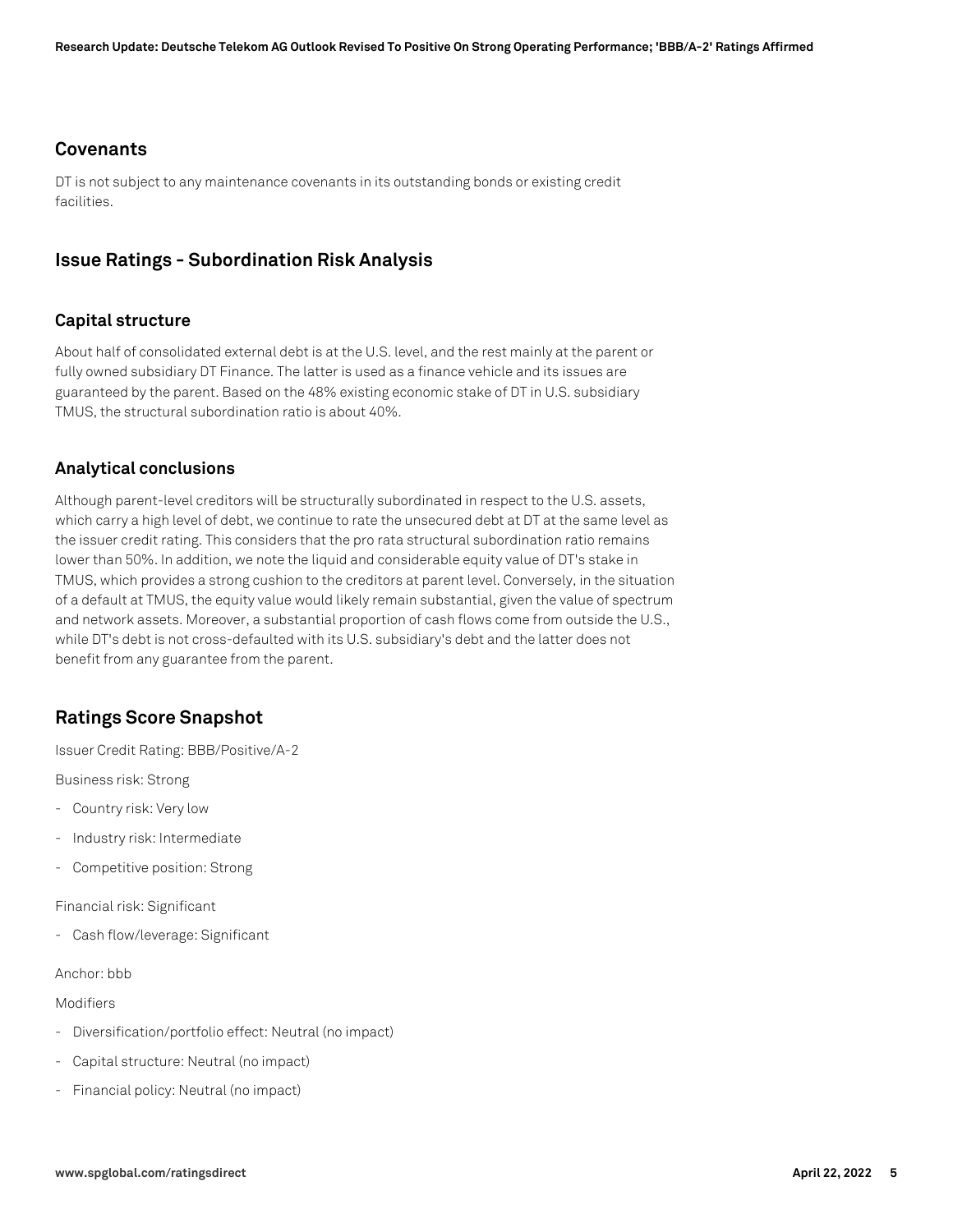- Liquidity: Strong (no impact)
- Management and governance: Strong (no impact)
- Comparable rating analysis: Neutral (no impact)

Stand-alone credit profile: bbb

- Related government rating: AAA
- Likelihood of government support: Low (no impact)

#### **ESG credit indicators: E-2, S-2, G-1**

#### **Related Criteria**

- General Criteria: Environmental, Social, And Governance Principles In Credit Ratings, Oct. 10, 2021
- General Criteria: Group Rating Methodology, July 1, 2019
- Criteria | Corporates | General: Corporate Methodology: Ratios And Adjustments, April 1, 2019
- Criteria | Corporates | General: Reflecting Subordination Risk In Corporate Issue Ratings, March 28, 2018
- General Criteria: Methodology For Linking Long-Term And Short-Term Ratings, April 7, 2017
- Criteria | Corporates | General: Methodology: The Impact Of Captive Finance Operations On Nonfinancial Corporate Issuers, Dec. 14, 2015
- General Criteria: Rating Government-Related Entities: Methodology And Assumptions, March 25, 2015
- Criteria | Corporates | General: Methodology And Assumptions: Liquidity Descriptors For Global Corporate Issuers, Dec. 16, 2014
- Criteria | Corporates | Industrials: Key Credit Factors For The Telecommunications And Cable Industry, June 22, 2014
- General Criteria: Methodology: Industry Risk, Nov. 19, 2013
- General Criteria: Country Risk Assessment Methodology And Assumptions, Nov. 19, 2013
- Criteria | Corporates | General: Corporate Methodology, Nov. 19, 2013
- General Criteria: Methodology: Management And Governance Credit Factors For Corporate Entities, Nov. 13, 2012
- General Criteria: Principles Of Credit Ratings, Feb. 16, 2011

## **Ratings List**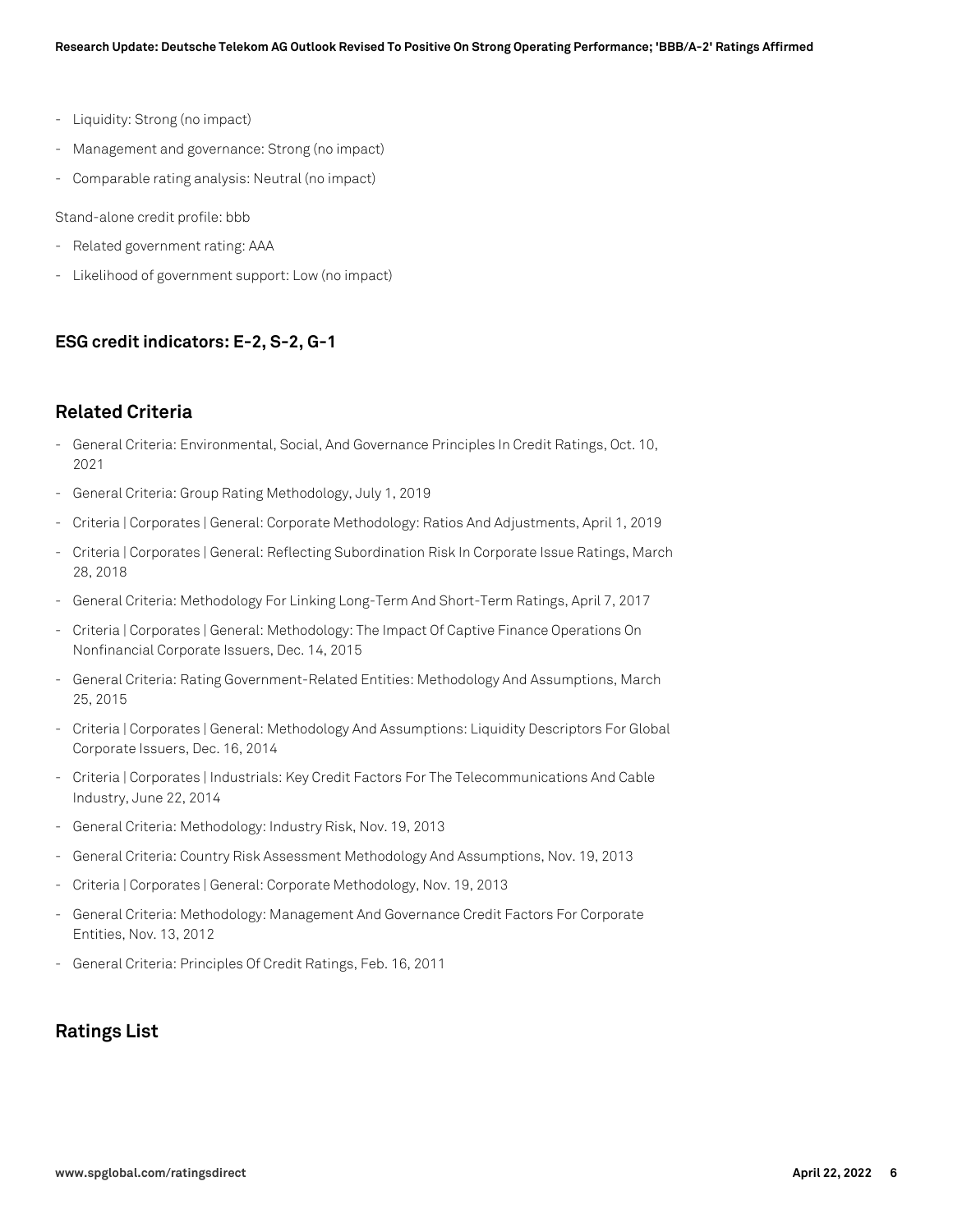#### **Ratings Affirmed; Outlook Action**

|                                             | Т٥                              | From |  |  |
|---------------------------------------------|---------------------------------|------|--|--|
| Deutsche Telekom AG                         |                                 |      |  |  |
| Issuer Credit Rating                        | BBB/Positive/A-2 BBB/Stable/A-2 |      |  |  |
| Senior Unsecured                            | <b>BBB</b>                      |      |  |  |
| Commercial Paper                            | $A-2$                           |      |  |  |
| Deutsche Telekom International Finance B.V. |                                 |      |  |  |

| <b>Issuer Credit Rating</b> | BBB/Positive/A-2 BBB/Stable/A-2 |  |
|-----------------------------|---------------------------------|--|
| Senior Unsecured            | <b>BBB</b>                      |  |
|                             |                                 |  |

Certain terms used in this report, particularly certain adjectives used to express our view on rating relevant factors, have specific meanings ascribed to them in our criteria, and should therefore be read in conjunction with such criteria. Please see Ratings Criteria at www.standardandpoors.com for further information. A description of each of S&P Global Ratings' rating categories is contained in "S&P Global Ratings Definitions" at https://www.standardandpoors.com/en\_US/web/guest/article/-/view/sourceId/504352 Complete ratings information is available to subscribers of RatingsDirect at www.capitaliq.com. All ratings affected by this rating action can be found on S&P Global Ratings' public website at www.standardandpoors.com. Use the Ratings search box located in the left column. Alternatively, call one of the following S&P Global Ratings numbers: Client Support Europe (44) 20-7176-7176; London Press Office (44) 20-7176-3605; Paris (33) 1-4420-6708; Frankfurt (49)

69-33-999-225; or Stockholm (46) 8-440-5914